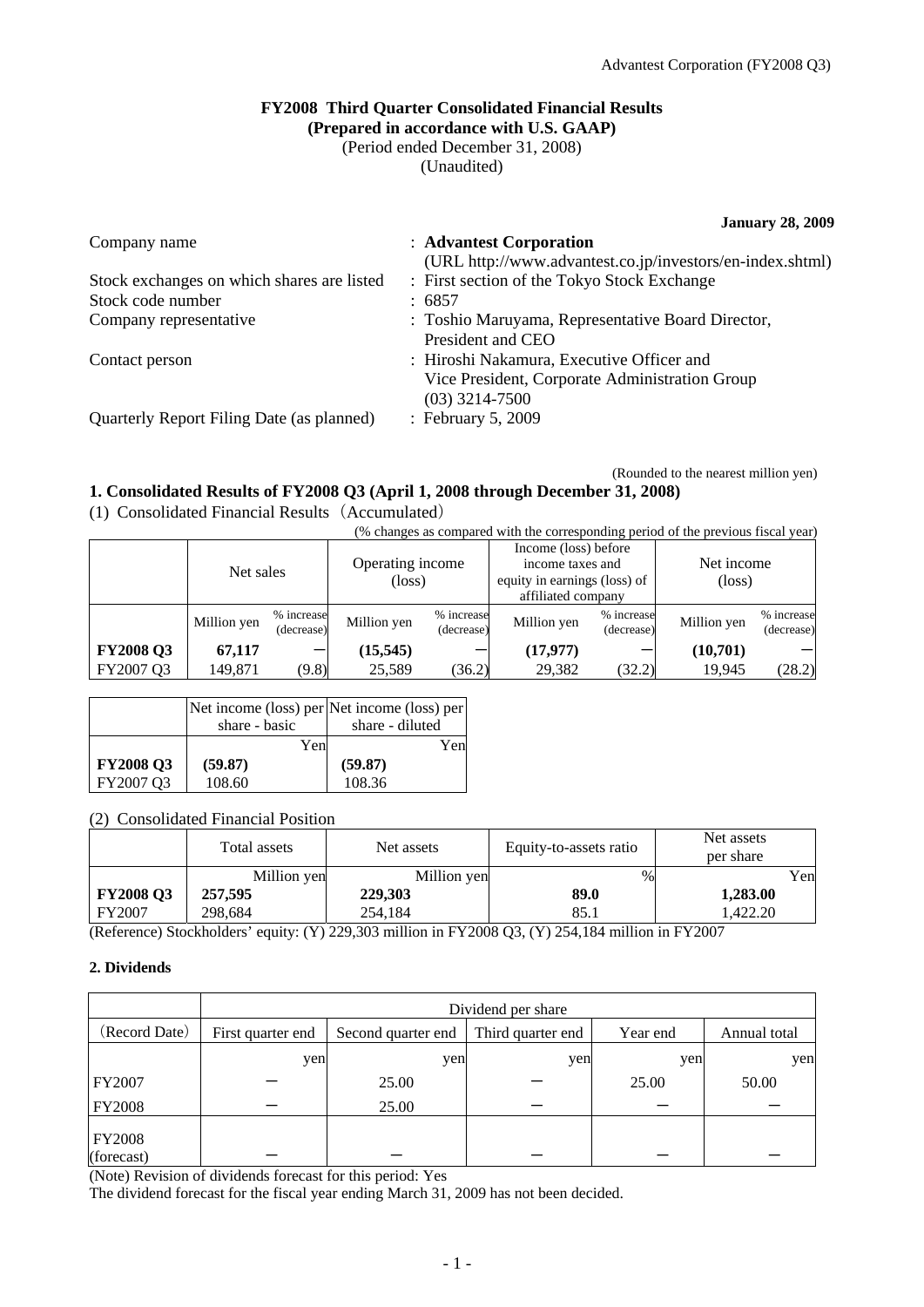#### **3. Projected Results for FY2008 (April 1, 2008 through March 31, 2009)**

(Note) Revision of earnings forecast for this period : None

Advant est's business focuses on test systems for semiconductors, and relies heavily on the capital expenditures of semiconductor manufacturers, test houses and foundries. The capital expenditures of these companies are determined primarily by factors such as current or future trends in the demand for semiconductors. In recent years, as a result of expansion in application of semiconductors, in digital consumer products, mobile devices and motor vehicles, it has become difficult to foresee trends in the demand for semiconductors. Furthermore, movements towards restructuring by and between semiconductor manufacturers are accelerating as a result of the current decline in demand for semiconductors due to the global economic slowdown, and trends among semiconductor manufacturers and other corporations with respect to capital expenditures have become increasingly uncertain. Because of the great difficulty involved in forecasting earnings in such an operating environment, the earnings forecast for the fiscal year ending March 31, 2009 has not been presented. Advantest intends to promptly disclose the relevant earnings forecast when such disclosure becomes available.

#### **4. Others**

(1) Material changes in subsidiaries during this period (changes in scope of consolidation resulting from changes in subsidiaries): None

(2) Use of simplified accounting method and special accounting policy for quarterly consolidated financial statements: Yes

(Note) Please see "Business Results" 4. Others on page 6 for details.

- (3) Changes in accounting principles, procedures and the presentation of the quarterly consolidated financial statements:<br>1) Change
	- 1) Changes based on revisions of accounting standard: Yes
	- 2) Changes other than 1) above: None
	- (Note) Please see "Business Results" 4. Others on page 6 for details.
- (4) Number of issued and outstanding stock (common stock):
	- 1) Number of issued and outstanding stock at the end of each fiscal period (including treasury stock): FY2008 Q3 199,566,770 shares; FY2007 199,566,770 shares.
	- 2) Number of treasury stock at the end of each fiscal period: FY2008 Q3 20,842,554 shares; FY2007 20,840,721shares.
	- 3) Average number of outstanding stock for each period (cumulative term): FY2008 Q3 178,725,171 shares; FY2007 Q3 183,661,013 shares.

### **Explanation on the Appropriate Use of Future Earnings Projections and Other Special Instructions**

1.This document contains "forward-looking statements" that are based on Advantest's current expectations, estimates and projections. These forward-looking statements are subject to known and unknown risks, uncertainties and other factors that may cause Advantest's actual results, levels of activity, performance or achievements to be materially different from those expressed or implied by such forwardlooking statements. These factors include: (i) changes in demand for the products and services produced and offered by Advantest's customers, including semiconductors, communications services and electronic goods; (ii) circumstances relating to Advantest's investment in technology, including its ability to timely develop products that meet the changing needs of semiconductor manufacturers and communications network equipment and components makers and service providers; (iii) significant changes in the competitive environment in the major markets where Advantest purchases materials, components and supplies for the production of its products or where its products are produced, distributed or sold; and (iv) changes in economic conditions, currency exchange rates or political stability in the major markets where Advantest procures materials, components and supplies for the production of its principal products or where its products are produced, distributed or sold. A discussion of these and other factors which may affect Advantest's actual results, levels of activity, performance or achievements is contained in the "Operating and Financial Review and Prospects", "Key Information - Risk Factors" and "Information on the Company" sections and elsewhere in Advantest's annual report on Form 20-F, which is on file with the United States Securities and Exchange Commission.

2.The dividend forecast for the fiscal year ending March 31, 2009 has not been decided. Advantest intends to promptly disclose the dividend forecast when such disclosure becomes available. For detail, please refer to the "Revision of the Dividend Forecast for the Fiscal Year Ending March 31, 2009" released on January 28, 2009.

generally accepted accounting principles (U.S. GAAP). 3.Effective from the current fiscal year, pursuant to Paragraph 93 of the "Regulations Concerning the Terminology, Forms and Methods of Preparation of Quarterly Financial Statements", the terminology, form and method of preparation of Advantest's quarterly consolidated financial statements are based on U.S.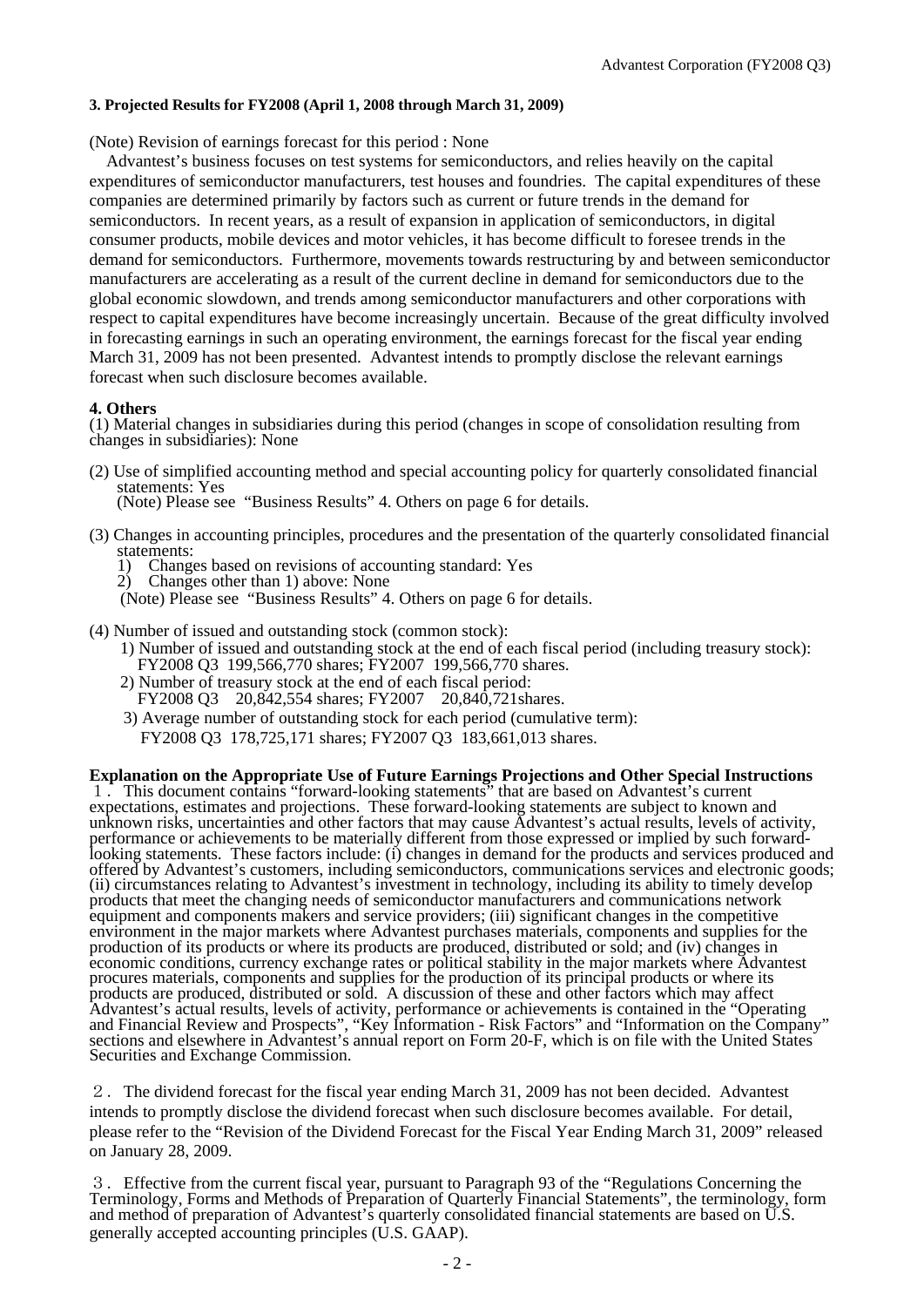# 【Business Results】

### 1. Analysis of Business Results

Consolidated Financial Results of FY2008 Q3 (October 1, 2008 through December 31, 2008)

| (in billion yen) |  |
|------------------|--|
|------------------|--|

|                                                                                             | Three months<br>ended<br>December 31,<br>2007 | Three months<br>ended<br>December 31,<br>2008 | As compared to the<br>corresponding period of<br>the previous<br>fiscal year<br>Increase (decrease) |
|---------------------------------------------------------------------------------------------|-----------------------------------------------|-----------------------------------------------|-----------------------------------------------------------------------------------------------------|
|                                                                                             |                                               |                                               |                                                                                                     |
| Orders input received                                                                       | 31.2                                          | 8.9                                           | $(71.7\%)$                                                                                          |
| Net sales                                                                                   | 35.0                                          | 14.6                                          | $(58.3\%)$                                                                                          |
| Operating income (loss)                                                                     | 1.0                                           | (11.6)                                        |                                                                                                     |
| Income (loss) before income<br>taxes and equity in earnings<br>(loss) of affiliated company | 2.0                                           | (13.1)                                        |                                                                                                     |
|                                                                                             |                                               |                                               |                                                                                                     |
| Net income (loss)                                                                           | 3.0                                           | (7.8)                                         |                                                                                                     |

The operating environment in the third quarter of the fiscal year ending March 31, 2009 has shown signs of rapid economic downturn as a result of the trend towards global economic slowdown due to the bankruptcy of major U.S. financial institutions and other effects of the financial crisis worsening day by day, and the simultaneous rise in the value of the yen, falling stock prices, and other factors. In the test systems for semiconductors market, semiconductor manufacturers recorded reduced revenues as a result of the substantial decline in the individual consumption of end consumer items such as digital consumer products that utilize semiconductors, and have moved toward minimizing capital expenditures through substantial production adjustments. Moreover, trend towards restructuring and mergers and acquisitions by and between semiconductor manufacturers has accelerated, resulting in semiconductor manufacturers adopting a cautious attitude toward investments due to the prospect of a surplus of production facilities. As a result, along with other factors, Advantest's already challenging business environment has become more difficult. Accordingly, the results with respect to orders input received and net sales continued to be weak. Orders input received was (Y) 8.9 billion (a 71.7% decrease in comparison to the corresponding period of the previous fiscal year) and net sales were (Y) 14.6 billion (a 58.3% decrease). Furthermore, the percentage of net sales to overseas customers was 55.4%, compared to 78.4% in the corresponding period of the previous fiscal year.

Advantest recorded inventory valuation losses in accordance with reduced demand for the test systems for income taxes and equity in loss of affiliated company of  $(Y)$  13.1 billion. With respect to income, measures to improve productivity were strongly emphasized throughout Advantest to reduce fixed expenses, such as cutting costs and minimizing capital expenditures. However, despite these efforts, in addition to a decline in income as a result of a significant decrease in net sales, semiconductors. Accordingly, Advantest recorded an operating loss of (Y) 11.6 billion, and a loss before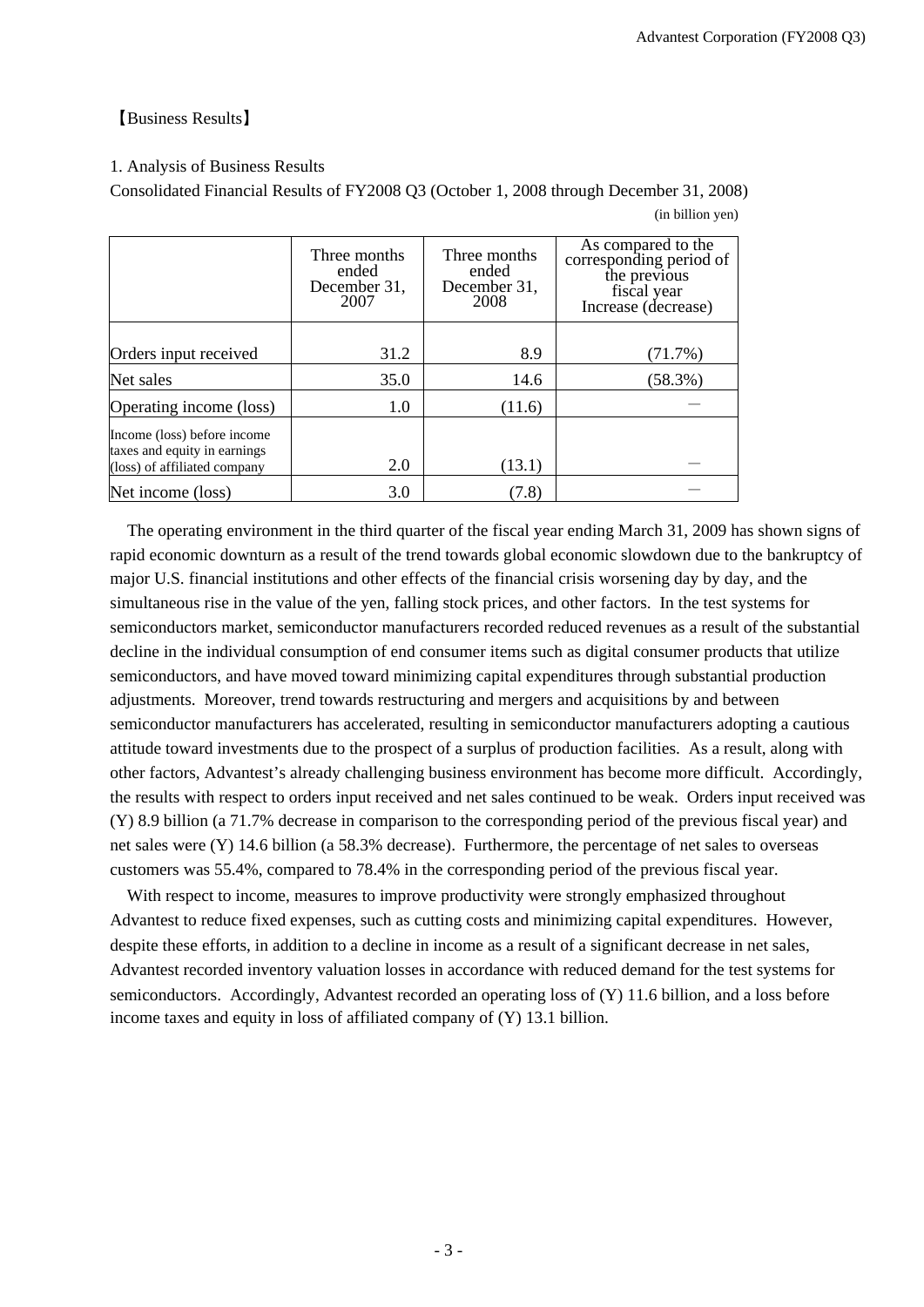(in billion yen)

Conditions of business by segment are described below.

|                         | Three months<br>ended<br>December 31,<br>2007 | Three months<br>ended<br>December 31,<br>2008 | As compared to the<br>corresponding period of<br>the previous<br>fiscal year<br>Increase (decrease) |
|-------------------------|-----------------------------------------------|-----------------------------------------------|-----------------------------------------------------------------------------------------------------|
| Orders input received   | 21.5                                          | 2.7                                           | $(87.3\%)$                                                                                          |
| Net sales               | 24.3                                          | 7.5                                           | $(69.2\%)$                                                                                          |
| Operating income (loss) | 1.5                                           | (9.7                                          |                                                                                                     |

<Semiconductor and Component Test System Segment>

In the Semiconductor and Component Test System Segment, semiconductor manufacturers conducted substantial production adjustments as a result of a decline in revenue of semiconductor manufacturers due to the excess supply of semiconductors and significant decline in semiconductor prices, and many manufacturers either restrained their capital expenditures initiatives or froze them entirely. Demand for test systems for memory semiconductors continued to be weak, as a result of significantly reduced demand for DRAM semiconductors, which are used in computers and other products, and flash memory semiconductors, which are used for saving data in mobile phones and audio players, and the continued decline of semiconductor prices. The environment in the non memory semiconductor market continued to be difficult, as a result of semiconductor manufacturers beginning to implement production adjustments with respect to semiconductors installed in automobiles as a result of weak automobile production, in addition to manufacturers of LCD driver ICs continuing to restrain their capital expenditures.

As a result of the above, orders input received was (Y) 2.7 billion (a 87.3% decrease in comparison to the corresponding period of the previous fiscal year), net sales were (Y) 7.5 billion (a 69.2% decrease) and operating loss was (Y) 9.7 billion.

|                         |                                               |                                               | (in billion yen)                                                                                    |
|-------------------------|-----------------------------------------------|-----------------------------------------------|-----------------------------------------------------------------------------------------------------|
|                         | Three months<br>ended<br>December 31,<br>2007 | Three months<br>ended<br>December 31,<br>2008 | As compared to the<br>corresponding period of<br>the previous<br>fiscal year<br>Increase (decrease) |
| Orders input received   | 6.3                                           | 1.7                                           | $(73.9\%)$                                                                                          |
| Net sales               | 7.1                                           | 2.3                                           | $(67.9\%)$                                                                                          |
| Operating income (loss) | (0.0)                                         | (1.5)                                         |                                                                                                     |

<Mechatronics System Segment>

Semiconductor manufacturers restrained their capital expenditures in almost all of the segments during the third quarter. Accordingly, demand for test handlers and device interface products, which connect to test systems, continued to be weak.

As a result of the above, orders input received was (Y) 1.7 billion (a 73.9% decrease in comparison to the corresponding period of the previous fiscal year), net sales were (Y) 2.3 billion (a 67.9% decrease) and operating loss was (Y) 1.5 billion.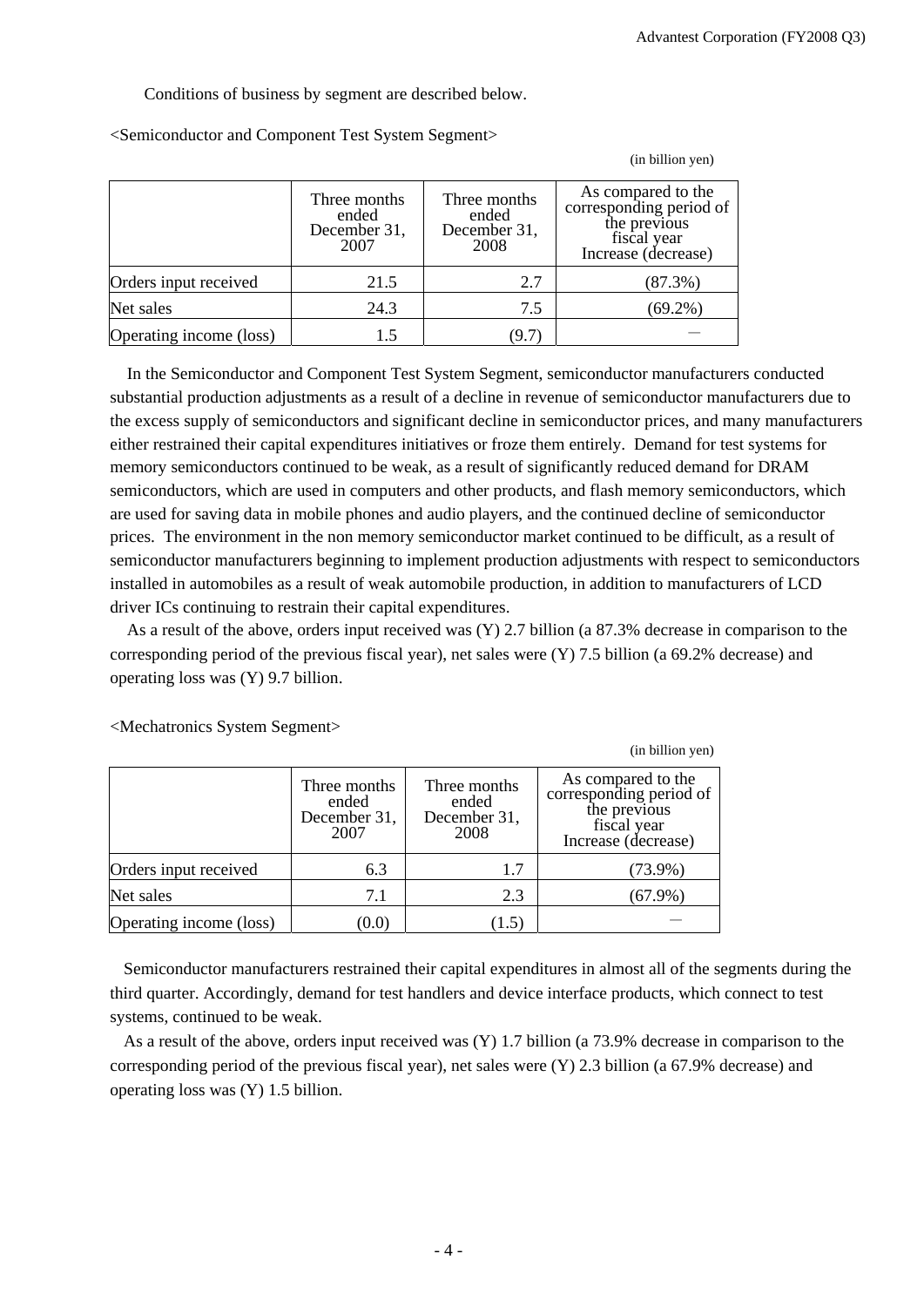(in billion yen)

Three months ended December 31, 2007 Three months ended December 31, 2008 As compared to the corresponding period of the previous fiscal year Increase (decrease) Orders input received  $4.5$  4.6 4.2% Net sales 1.1 4.1 5.0 21.4% **Operating income** 1.1 0.0 (98.5%)

<Services, Support and Others Segment>

In accordance with the continuing weakness in demand for support and services for the test systems for semiconductors and test handler systems, orders input received was (Y) 4.6 billion (a 4.2% increase in comparison to the corresponding period of the previous fiscal year), net sales were (Y) 5.0 billion (a 21.4% increase) and operating income was (Y) 17 million (a 98.5% decrease).

With respect to the qualitative information concerning the consolidated business results for the first quarter and the second quarter of the fiscal year ending March 31, 2009, please refer to "FY 2008 First Quarter Consolidated Financial Results" (disclosed on July 25, 2008) and "FY 2008 Second Quarter Consolidated Financial Results" (disclosed on October 30, 2008). Monetary amounts recorded in the corresponding period of the previous fiscal year and percentages represented by changes as compared with the corresponding period of the previous fiscal year are included for reference.

## 2. Analysis of Financial Condition

Total assets at December 31, 2008 amounted to (Y) 257.6 billion, a decrease of (Y) 24.5 billion compared to September 30, 2008, primarily due to decreases in cash and cash equivalents, trade receivables and inventories. The amount of total liabilities was (Y) 28.3 billion, a decrease of (Y) 5.9 billion compared to September 30, 2008, primarily due to decreases in trade accounts payable and accrued expenses. Stockholders' equity was (Y) 229.3 billion. Equity to assets ratio was 89.0%, an increase of 1.1 percentage point from September 30, 2008.

# (Cash Flow Condition)

Cash and cash equivalents held at December 31, 2008 were (Y) 118.2 billion, a decrease of (Y) 32.5 billion from September 30, 2008. Significant cash flows during the third quarter of this fiscal year and their causes are described below.

Net cash used in operating activities was (Y) 7.2 billion. This amount was primarily attributable to net loss of (Y) 7.8 billion.

Net cash used in investing activities was (Y) 16.3 billion. This amount was primarily attributable to expenditures in short-term investments in the amount of (Y) 15.4 billion and purchases of property, plant and equipment in the amount of  $(Y)$  0.8 billion.

Net cash used in financing activities was (Y) 4.2 billion. This amount was primarily attributable to dividend payments in the amount of (Y) 4.2billion.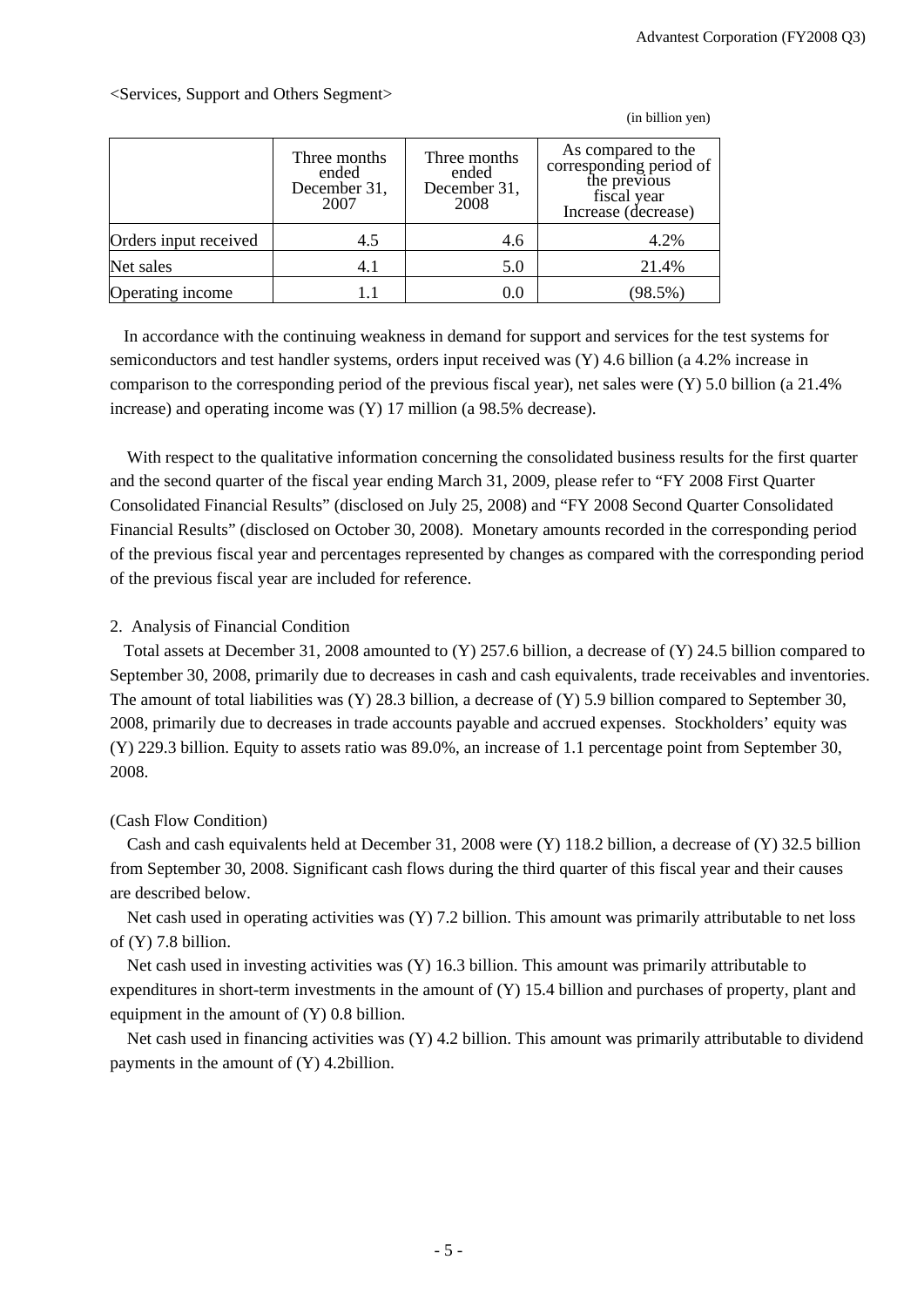### 3. Prospects for the Upcoming Fiscal Year

Since the occurrence of the financial crisis, the economic trends have worsened beyond what Advantest had contemplated and, going forward, Advantest anticipates unexpected destabilizing events will continue in the short term.

In this difficult environment, Advantest will continue to focus on manufacturing that emphasizes quality, cost and the timely introduction of products, without neglecting the development of new products in preparation for economic recovery, and on maintaining and expanding the market share, in addition to working towards reducing fixed expenses and reinforcing Advantest's financial position by reviewing additional cost cuts in all aspects of its operations.

Although the earnings forecast for the year ending March 31, 2009 has not been disclosed, as set forth on page 2 (summary information), Advantest intends to promptly disclose the relevant earnings forecast when such disclosure becomes available.

### 4. Others

(1) Material changes in subsidiaries during this period (changes in scope of consolidation resulting from changes in subsidiaries): None

(2) Use of simplified accounting method and special accounting policy for quarterly consolidated financial statements:

Tax expense is measured using an estimated annual effective tax rate. Advantest makes its best estimate of the annual effective tax rate for the full consolidated fiscal year and use that rate to provide for income taxes on a current year-to-date basis. The estimated effective tax rate includes the deferred tax effects of expected year-end temporary differences, and carryforwards must be projected.

(3) Changes in accounting principles, procedures and the presentation of the quarterly consolidated financial statements:

Effective from the current fiscal year, pursuant to Paragraph 93 of the "Regulations concerning the Terminology, Forms and Methods of Preparation of Quarterly Financial Statements", the terminology, form and method of preparation of Advantest's quarterly consolidated financial statements are based on U.S. generally accepted accounting principles (U.S. GAAP).

In September 2006, the Financial Accounting Standards Board (FASB) issued Statement of Financial Accounting Standards (SFAS) No. 157, "Fair Value Measurements," which defines fair value, establishes a framework for measuring fair value, and enhances fair value measurement disclosure.

SFAS 157 does not expand the use of fair value to any new circumstances, but does require additional disclosures in both annual and quarterly reports. Advantest adopted SFAS 157 and its related amendments for financial assets and liabilities on April 1, 2008. The adoption of SFAS 157 did not have a significant impact on its consolidated results of operations and financial condition. SFAS 157 will be effective for non-financial assets and liabilities in financial statements issued for fiscal years beginning after November 15, 2008.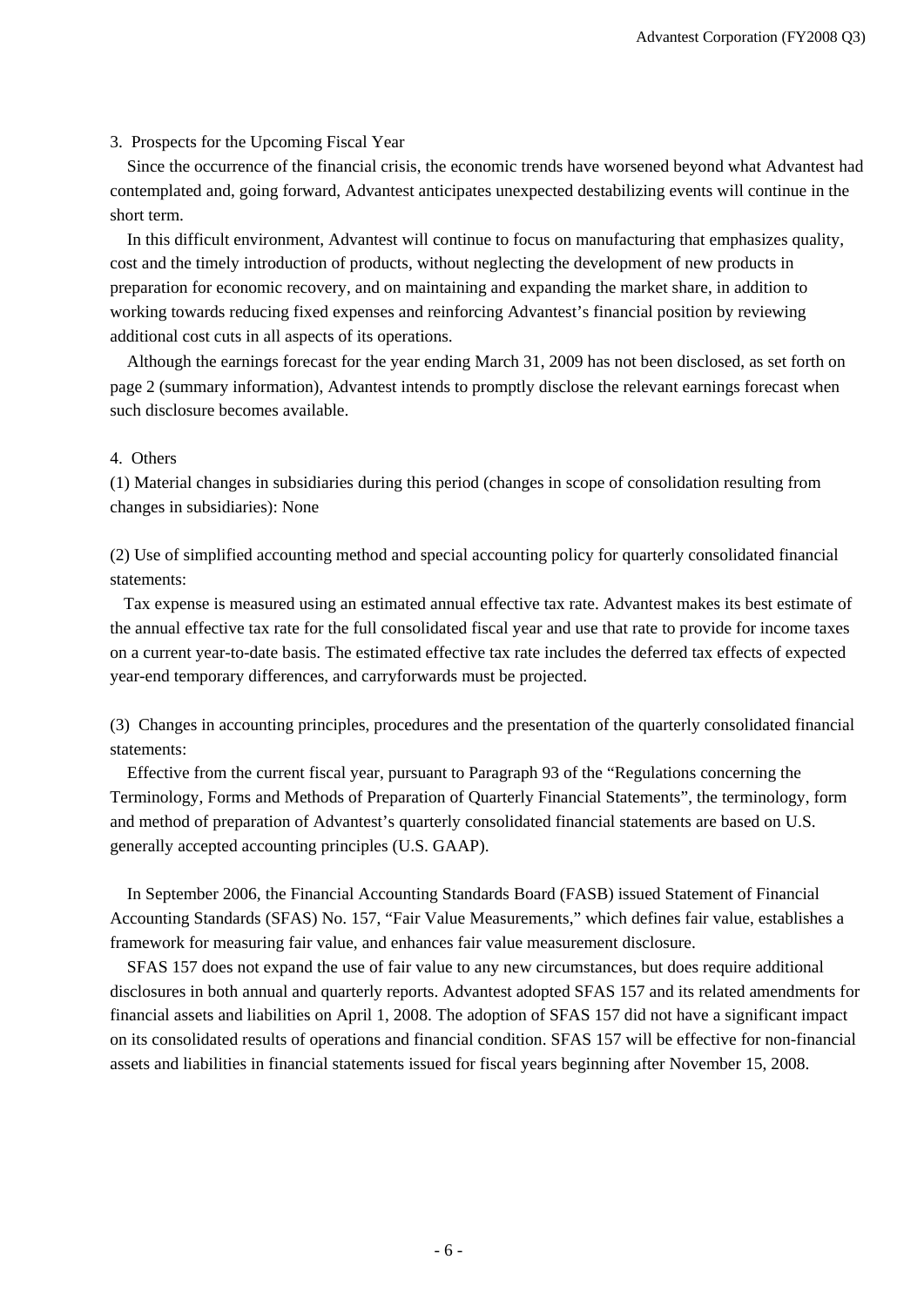# 5. Consolidated Financial Statements and Other Information

# (1)Consolidated Balance Sheets (Unaudited)

|                                    |   | Yen (Millions)           |                       |
|------------------------------------|---|--------------------------|-----------------------|
| <b>Assets</b>                      |   | <b>December 31, 2008</b> | <b>March 31, 2008</b> |
| Current assets:                    |   |                          |                       |
| Cash and cash equivalents          | ¥ | 118,240                  | 147,348               |
| Short-term investments             |   | 17,250                   |                       |
| Trade receivables, net             |   | 12,631                   | 30,124                |
| Inventories                        |   | 16,168                   | 26,823                |
| Deferred tax assets                |   | 12,298                   | 12,678                |
| Other current assets               |   | 5,704                    | 6,474                 |
| Total current assets               |   | 182,291                  | 223,447               |
| Investment securities              |   | 6,216                    | 9,754                 |
| Property, plant and equipment, net |   | 44,697                   | 50,765                |
| Deferred tax assets                |   | 16,520                   | 6,488                 |
| Intangible assets, net             |   | 3,524                    | 3,476                 |
| Other assets                       |   | 4,347                    | 4,754                 |
| Total assets                       | ¥ | 257,595                  | 298,684               |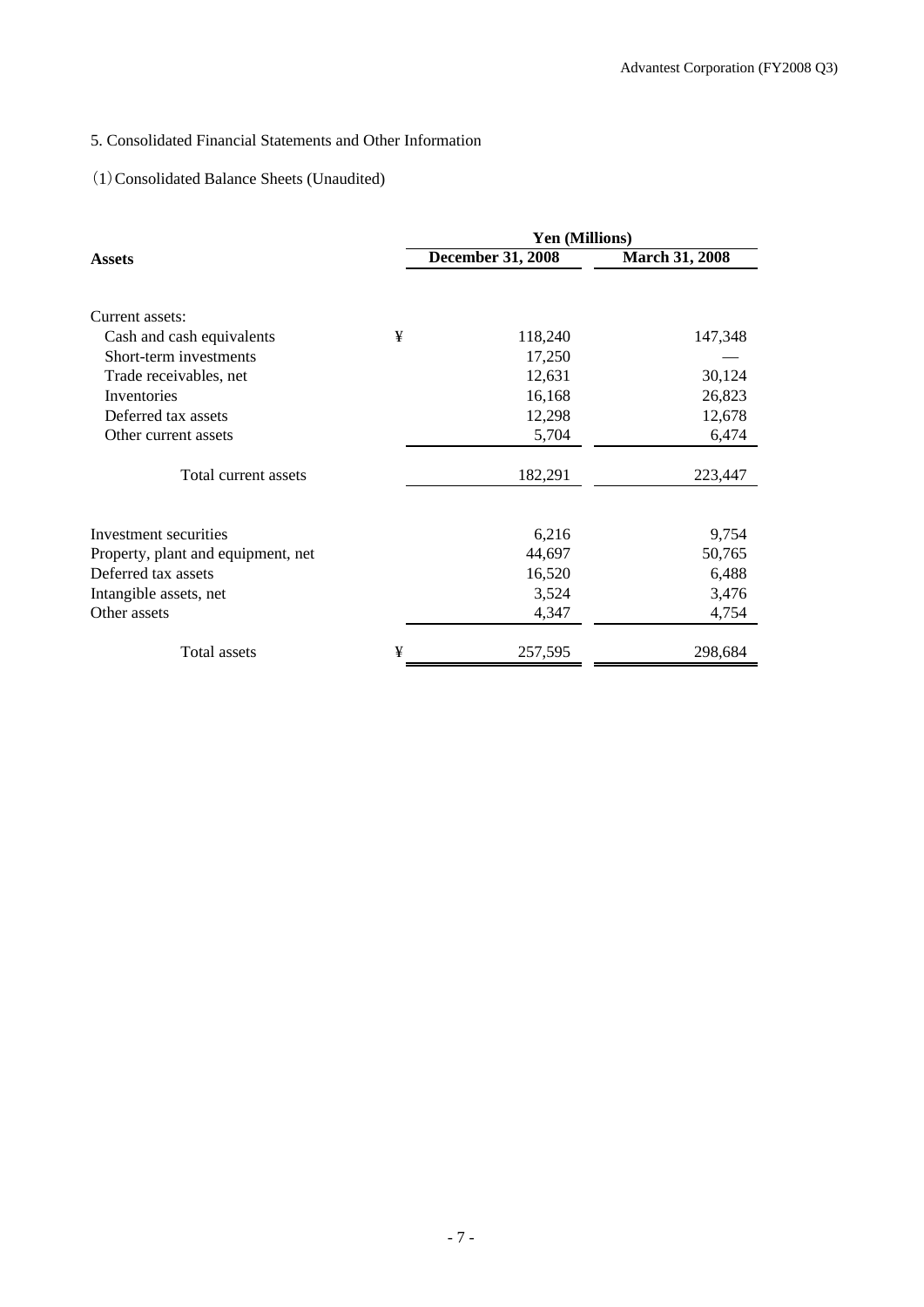|                          | Yen (Millions)                                         |
|--------------------------|--------------------------------------------------------|
| <b>December 31, 2008</b> | <b>March 31, 2008</b>                                  |
|                          |                                                        |
|                          | 11,765                                                 |
|                          | 585                                                    |
|                          | 2,458                                                  |
|                          | 10,940                                                 |
|                          | 3,143                                                  |
| 2,412                    | 2,804                                                  |
| 16,406                   | 31,695                                                 |
|                          | 10,711                                                 |
| 1,542                    | 2,094                                                  |
| 28,292                   | 44,500                                                 |
|                          |                                                        |
|                          |                                                        |
| 32,363                   | 32,363                                                 |
| 40,244                   | 40,072                                                 |
| 259,050                  | 278,689                                                |
| (13,027)                 | (7,615)                                                |
| (89, 327)                | (89, 325)                                              |
| 229,303                  | 254,184                                                |
| 257,595                  | 298,684                                                |
|                          | 4,343<br>$\Omega$<br>1,395<br>6,030<br>2,226<br>10,344 |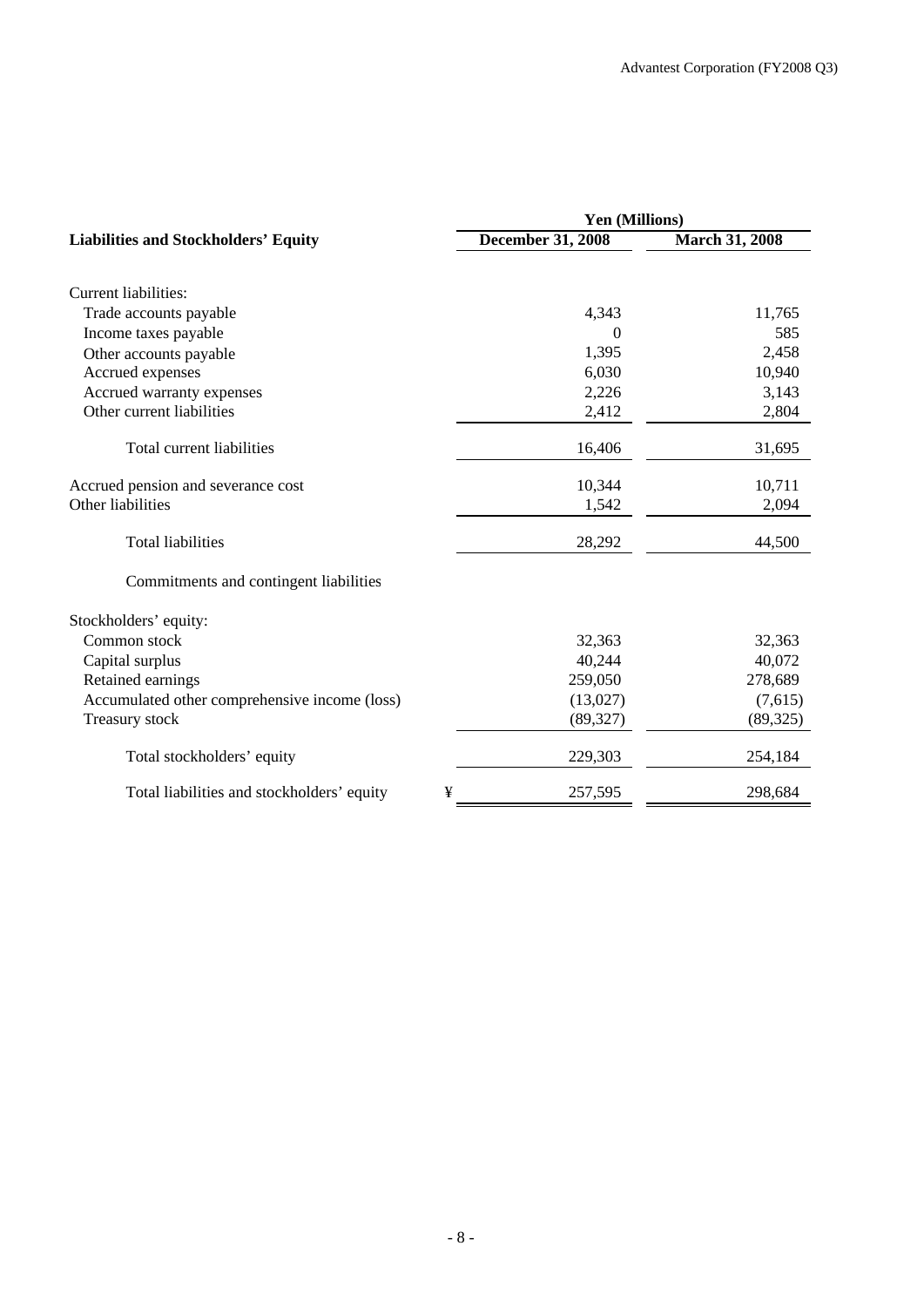# (2)Consolidated Statements of Operations (Unaudited)

|                                                                                          |   | Yen<br>(Millions)                                           |
|------------------------------------------------------------------------------------------|---|-------------------------------------------------------------|
|                                                                                          |   | Nine months ended<br><b>December 31, 2008</b>               |
| Net sales                                                                                | ¥ | 67,117                                                      |
| Cost of sales                                                                            |   | 38,323                                                      |
| Gross profit                                                                             |   | 28,794                                                      |
| Research and development expenses<br>Selling, general and administrative expenses        |   | 19,644<br>24,695                                            |
| Operating income (loss)                                                                  |   | (15, 545)                                                   |
| Other income (expense):<br>Interest and dividends income                                 |   | 1,801                                                       |
| Interest expense                                                                         |   | (8)                                                         |
| Other, net                                                                               |   | (4,225)                                                     |
| Total other income (expense)                                                             |   | (2, 432)                                                    |
| Income (loss) before income taxes and equity<br>in earnings (loss) of affiliated company |   | (17, 977)                                                   |
| Income taxes                                                                             |   | (7,374)                                                     |
| Equity in earnings (loss) of affiliated company                                          |   | (98)                                                        |
| Net income (loss)                                                                        | ¥ | (10,701)                                                    |
|                                                                                          |   | Yen<br><b>Nine months ended</b><br><b>December 31, 2008</b> |
| Net income (loss) per share:                                                             |   |                                                             |
| <b>Basic</b><br>Diluted                                                                  | ¥ | (59.87)<br>(59.87)                                          |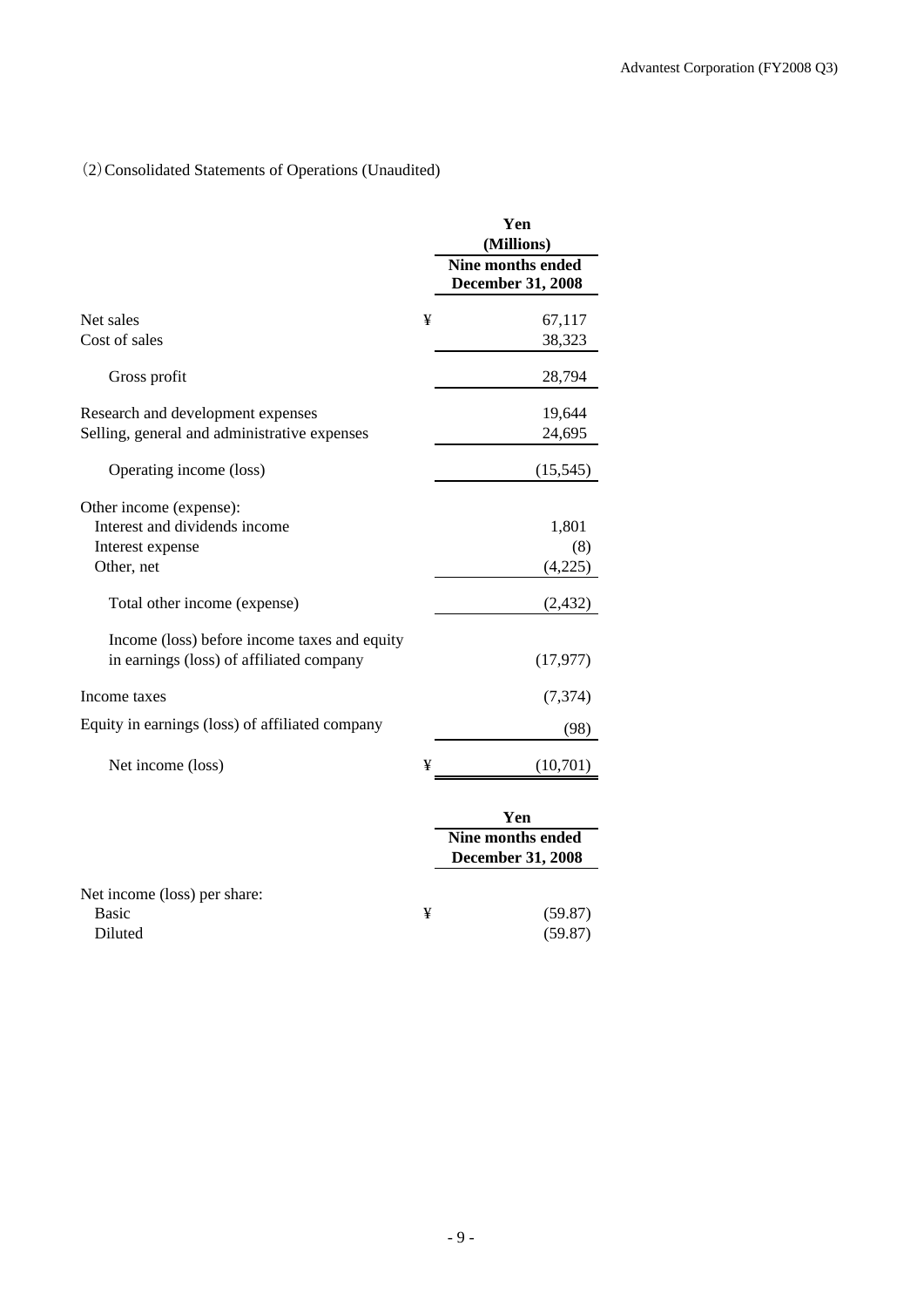|                                                 |   | Yen<br>(Millions)                                     |
|-------------------------------------------------|---|-------------------------------------------------------|
|                                                 |   | <b>Three months ended</b><br><b>December 31, 2008</b> |
| Net sales                                       | ¥ | 14,597                                                |
| Cost of sales                                   |   | 12,686                                                |
| Gross profit                                    |   | 1,911                                                 |
| Research and development expenses               |   | 6,072                                                 |
| Selling, general and administrative expenses    |   | 7,469                                                 |
| Operating income (loss)                         |   | (11,630)                                              |
| Other income (expense):                         |   |                                                       |
| Interest and dividends income                   |   | 548                                                   |
| Interest expense                                |   | (2)                                                   |
| Other, net                                      |   | (2,008)                                               |
| Total other income (expense)                    |   | (1, 462)                                              |
| Income (loss) before income taxes and equity    |   |                                                       |
| in earnings (loss) of affiliated company        |   | (13,092)                                              |
| Income taxes                                    |   | (5,361)                                               |
| Equity in earnings (loss) of affiliated company |   | (27)                                                  |
| Net income (loss)                               | ¥ | (7, 758)                                              |
|                                                 |   | Yen                                                   |
|                                                 |   | <b>Three months ended</b><br><b>December 31, 2008</b> |
|                                                 |   |                                                       |

| Net income (loss) per share: |   |
|------------------------------|---|
| Basic                        | ¥ |
| Diluted                      |   |

 $(43.40)$  $(43.40)$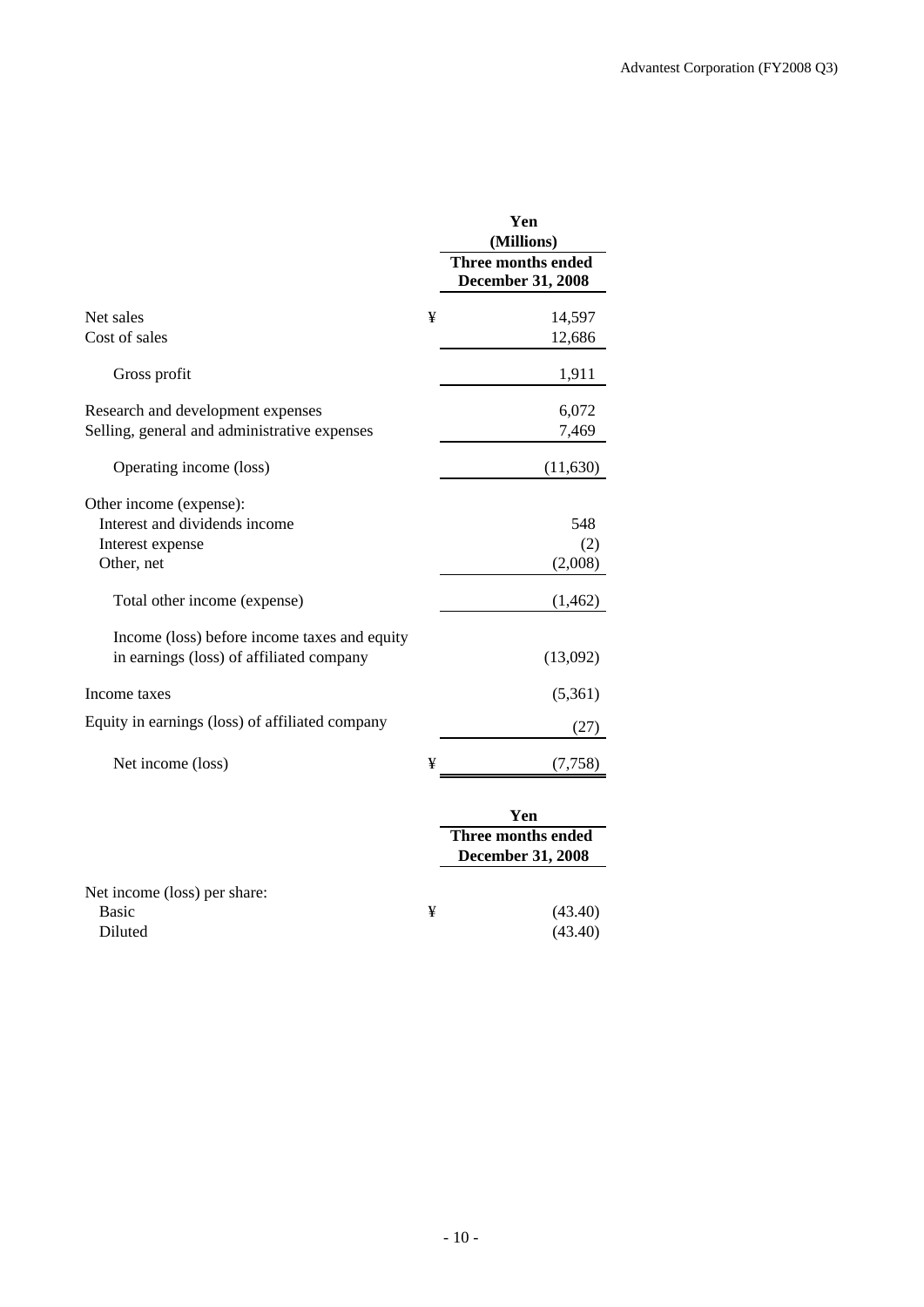# (3)Consolidated Statement of Cash Flows (Unaudited)

|                                                                    |   | Yen<br>(Millions)                             |
|--------------------------------------------------------------------|---|-----------------------------------------------|
|                                                                    |   | Nine months ended<br><b>December 31, 2008</b> |
| Cash flows from operating activities:                              |   |                                               |
| Net income (loss)                                                  | ¥ | (10,701)                                      |
| Adjustments to reconcile net income (loss) to net cash provided by |   |                                               |
| operating activities:                                              |   |                                               |
| Depreciation and amortization                                      |   | 6,956                                         |
| Deferred income taxes                                              |   | (9,401)                                       |
| Stock option compensation expense                                  |   | 172                                           |
| Changes in assets and liabilities:                                 |   |                                               |
| Trade receivables                                                  |   | 16,648                                        |
| Inventories                                                        |   | 11,144                                        |
| Trade accounts payable                                             |   | (7, 143)                                      |
| Income taxes payable                                               |   | (156)                                         |
| Accrued expenses                                                   |   | (4,839)                                       |
| Accrued warranty expenses                                          |   | (1,180)                                       |
| Accrued pension and severance cost                                 |   | (254)                                         |
| Other                                                              |   | 6,456                                         |
| Net cash provided by operating activities                          |   | 7,702                                         |
| Cash flows from investing activities:                              |   |                                               |
| (Increase) decrease in short-term investments                      |   | (18, 417)                                     |
| Proceeds from sale of non-marketable investment securities         |   | 34                                            |
| Proceeds from sale of property, plant and equipment                |   | 390                                           |
| Purchases of intangible assets                                     |   | (568)                                         |
| Purchases of property, plant and equipment                         |   | (4,523)                                       |
| Other                                                              |   | (322)                                         |
| Net cash used in investing activities                              |   | (23, 406)                                     |
| Cash flows from financing activities:                              |   |                                               |
| Dividends paid                                                     |   | (8,669)                                       |
| Other                                                              |   | (5)                                           |
| Net cash used in financing activities                              |   | (8,674)                                       |
| Net effect of exchange rate changes on cash and cash equivalents   |   | (4,730)                                       |
| Net change in cash and cash equivalents                            |   | (29, 108)                                     |
| Cash and cash equivalents at beginning of period                   |   | 147,348                                       |
| Cash and cash equivalents at end of period                         | ¥ | 118,240                                       |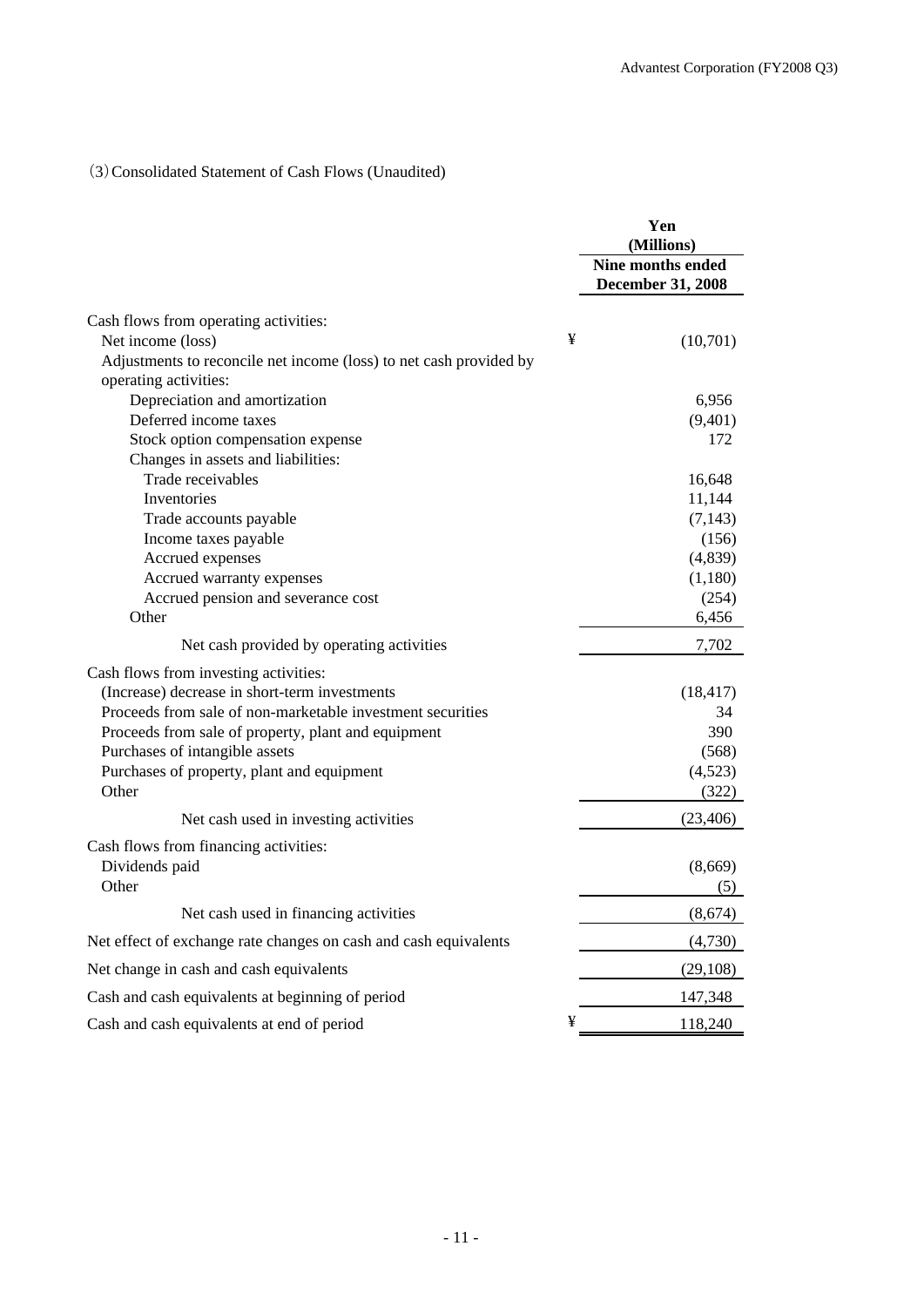Effective from the current fiscal year, pursuant to Paragraph 93 of the "Regulations concerning the Terminology, Forms and Methods of Preparation of Quarterly Financial Statements", the terminology, form and method of preparation of Advantest's quarterly consolidated financial statements are based on U.S. generally accepted accounting principles (U.S. GAAP).

#### (4) Notes on Preconditions to Going Concerns: None

#### (5) Segment Information

#### 1. Business Segment Information

|                                                      |                                                                            |                                                  | <b>Yen (Millions)</b>                     |                                 |           |
|------------------------------------------------------|----------------------------------------------------------------------------|--------------------------------------------------|-------------------------------------------|---------------------------------|-----------|
|                                                      | Three months ended December 31, 2008                                       |                                                  |                                           |                                 |           |
|                                                      | Semiconductor<br>and<br>Component<br><b>Test System</b><br><b>Business</b> | <b>Mechatronics</b><br>System<br><b>Business</b> | Services.<br>Support and<br><b>Others</b> | Elimination<br>and<br>Corporate | Total     |
| Net sales to unaffiliated customers                  | 7,404                                                                      | 2,189                                            | 5,004                                     |                                 | 14,597    |
| Inter-segment sales                                  | 98                                                                         | 98                                               |                                           | (196)                           |           |
| <b>Sales</b><br>Operating income (loss) before stock | 7,502                                                                      | 2,287                                            | 5,004                                     | (196)                           | 14,597    |
| option compensation expense<br>Adjustment:           | (9,665)                                                                    | (1,476)                                          | 17                                        | (420)                           | (11, 544) |
| Stock option compensation expense                    |                                                                            |                                                  |                                           |                                 | 86        |
| Operating income (loss)                              |                                                                            |                                                  |                                           |                                 | (11, 630) |

|                                                      | Yen (Millions)                                                             |                                           |                                     |                                 |           |
|------------------------------------------------------|----------------------------------------------------------------------------|-------------------------------------------|-------------------------------------|---------------------------------|-----------|
|                                                      |                                                                            |                                           | Nine months ended December 31, 2008 |                                 |           |
|                                                      | Semiconductor<br>and<br>Component<br><b>Test System</b><br><b>Business</b> | Mechatronics<br>System<br><b>Business</b> | Services.<br>Support and<br>Others  | Elimination<br>and<br>Corporate | Total     |
| Net sales to unaffiliated customers                  | 42,698                                                                     | 11,175                                    | 13,244                              |                                 | 67,117    |
| Inter-segment sales                                  | 448                                                                        | 2,175                                     |                                     | (2,623)                         |           |
| <b>Sales</b><br>Operating income (loss) before stock | 43,146                                                                     | 13,350                                    | 13,244                              | (2,623)                         | 67,117    |
| option compensation expense<br>Adjustment:           | (8,277)                                                                    | (3,181)                                   | 1,005                               | (4,920)                         | (15,373)  |
| Stock option compensation expense                    |                                                                            |                                           |                                     |                                 | 172       |
| Operating income (loss)                              |                                                                            |                                           |                                     |                                 | (15, 545) |

(Notes)

1. Adjustments to operating income (loss) in Corporate principally represent corporate general and administrative expenses and research and development expenses related to fundamental research activities that are not allocated to operating segments.

2. Advantest uses the operating income (loss) before stock option compensation expense for management's analysis of business segment results.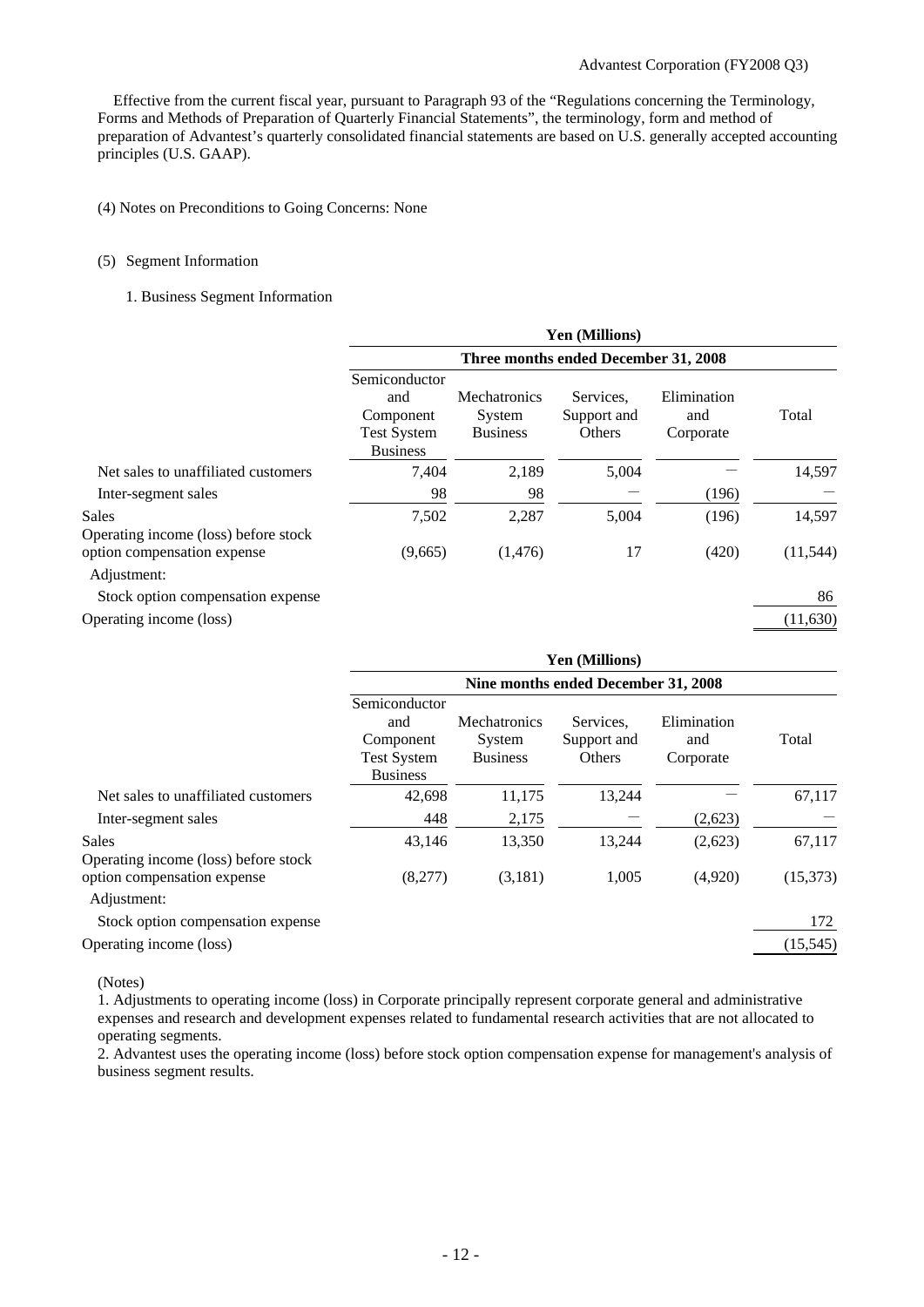2. Consolidated Net Sales by Geographical Areas

|          | Yen (Millions)           |
|----------|--------------------------|
|          | Three months ended       |
|          | <b>December 31, 2008</b> |
|          |                          |
| Japan    | 6,516                    |
| Americas | 2,751                    |
| Europe   | 898                      |
| Asia     | 4,432                    |
|          |                          |
| Total    |                          |

|          | Yen (Millions)           |
|----------|--------------------------|
|          | Nine months ended        |
|          | <b>December 31, 2008</b> |
|          |                          |
| Japan    | 20,477                   |
| Americas | 10,794                   |
| Europe   | 1,792                    |
| Asia     | 34,054                   |
|          |                          |
| Total    |                          |

(Notes)

- 1. Net sales to unaffiliated customers are based on the customer's location.
- 2. Each of the segments includes primarily the following countries or regions:
	- (1) Americas U.S.A., Republic of Costa Rica, etc.
	- (2) Europe Israel, Ireland, Germany and Portugal, etc.
	- (3) Asia South Korea, Taiwan and China, etc.

(6) Notes on Significant Changes to Stockholders' Equity: None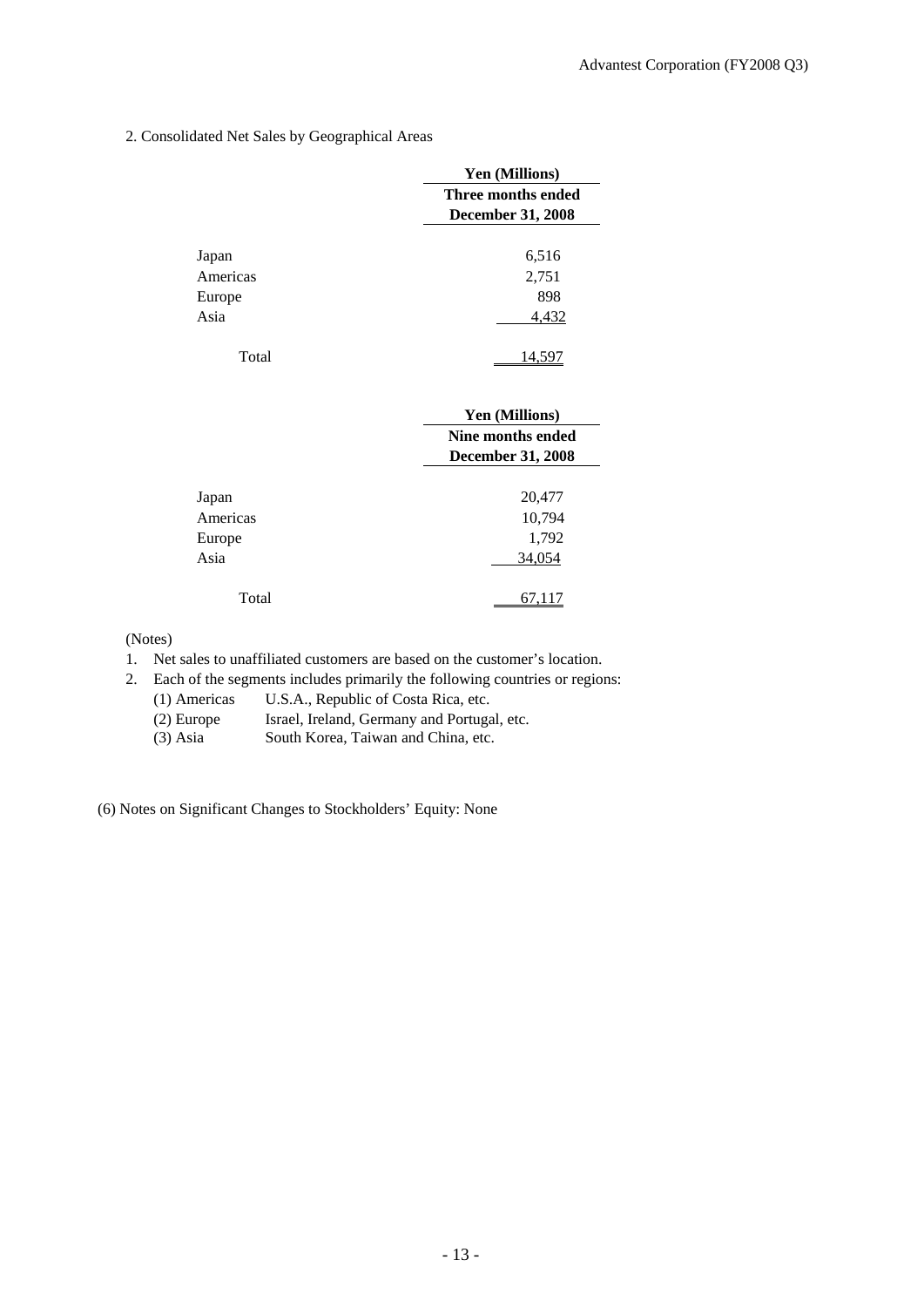# 【Reference】

# FY2007 Third Quarter Consolidated Financial Statements

(1) Consolidated Statement of Income (Summary)

|                                                                                      | Q3 of FY2007           |                            |                       |  |
|--------------------------------------------------------------------------------------|------------------------|----------------------------|-----------------------|--|
|                                                                                      | (April 1, 2007 through |                            |                       |  |
|                                                                                      |                        | December 31, 2007)         |                       |  |
| Item                                                                                 |                        | Amount<br>(in million yen) | Percentage<br>$(\% )$ |  |
| Net sales                                                                            |                        | 149,871                    | 100.0                 |  |
| Cost of sales                                                                        |                        | 70,430                     | 47.0                  |  |
| Gross profit                                                                         |                        | 79,441                     | 53.0                  |  |
| Research and development expenses                                                    |                        | 22,888                     | 15.3                  |  |
| Selling, general and administrative<br>expenses                                      |                        | 30,964                     | 20.6                  |  |
| Operating income                                                                     |                        | 25,589                     | 17.1                  |  |
| Other income (expense):                                                              |                        |                            |                       |  |
| Interest and dividends income                                                        | 3,117                  |                            |                       |  |
| Interest expense                                                                     | (9)                    |                            |                       |  |
| Other                                                                                | 685                    | 3,793                      | 2.5                   |  |
| Income before income taxes and<br>equity in earnings (loss) of<br>affiliated company |                        | 29,382                     | 19.6                  |  |
| Income taxes                                                                         |                        | 9,394                      | 6.3                   |  |
| Equity in earnings (loss) of affiliated<br>company                                   |                        | (43)                       | (0.0)                 |  |
| Net income                                                                           |                        | 19,945                     | 13.3                  |  |
|                                                                                      |                        |                            |                       |  |

|                      | Q3 of FY2007           |
|----------------------|------------------------|
|                      | (April 1, 2007 through |
|                      | December 31, 2007)     |
| Item                 | Amount (in yen)        |
| Net income per share |                        |
| <b>Basic</b>         | 108.60                 |
| Diluted              | 108.36                 |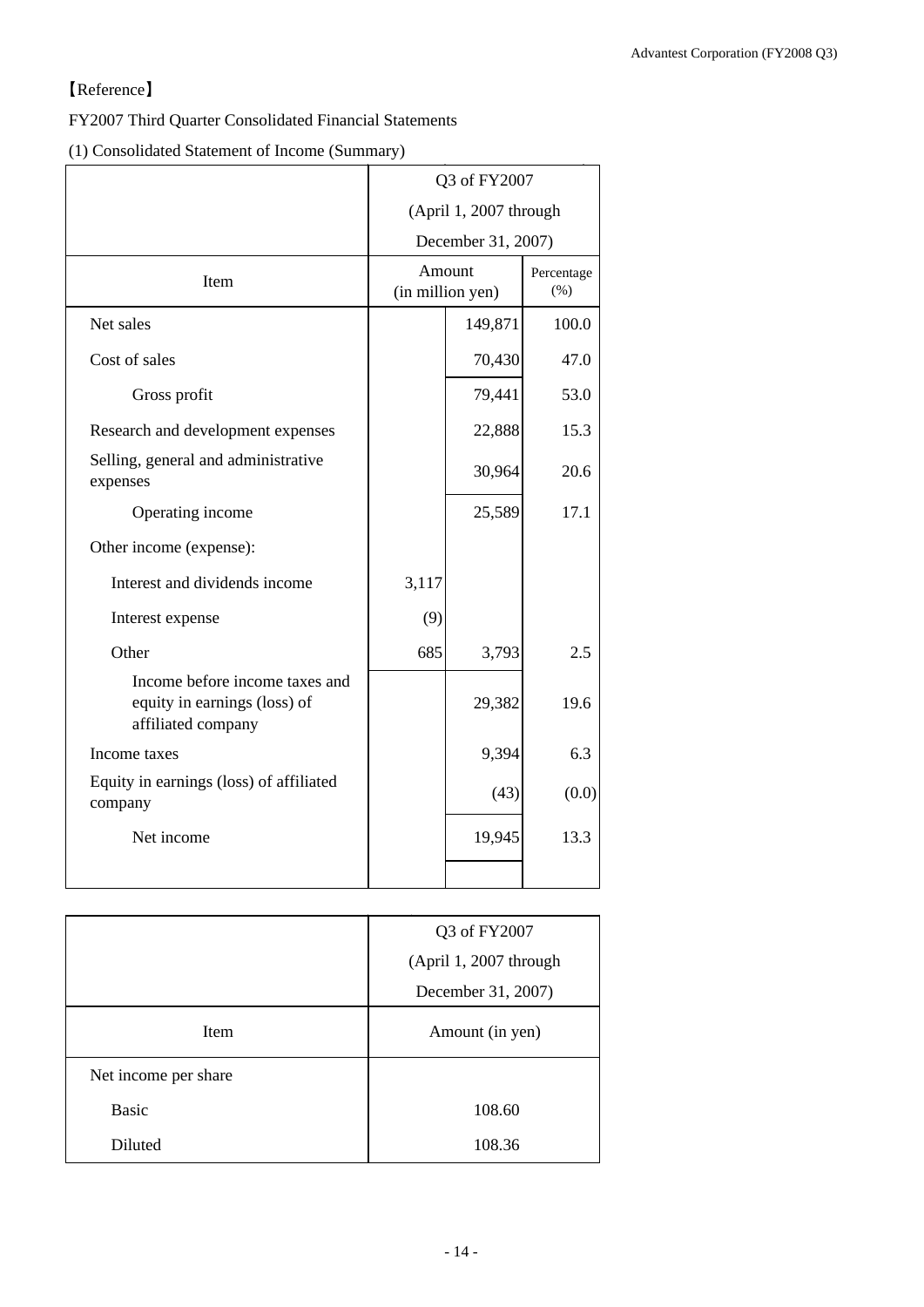|  | (2) Consolidated Statement of Cash Flows (Summary) |  |  |  |
|--|----------------------------------------------------|--|--|--|
|--|----------------------------------------------------|--|--|--|

|          |                                                                                      | Q3 of FY2007               |
|----------|--------------------------------------------------------------------------------------|----------------------------|
|          |                                                                                      | (April 1, 2007 through     |
|          |                                                                                      | December 31, 2007)         |
|          | Item                                                                                 | Amount<br>(in million yen) |
| $\bf{I}$ | Cash flows from operating activities:                                                |                            |
|          | Net income                                                                           | 19,945                     |
|          | Adjustments to reconcile net income to net cash provided<br>by operating activities: |                            |
|          | Depreciation and amortization                                                        | 6,380                      |
|          | Changes in assets and liabilities:                                                   |                            |
|          | Trade receivables                                                                    | 9,309                      |
|          | Inventories                                                                          | (2, 643)                   |
|          | Trade accounts payable                                                               | (12,712)                   |
|          | Income taxes payable                                                                 | (9,260)                    |
|          | Other                                                                                | (5,573)                    |
|          | Net cash provided by operating activities                                            | 5,446                      |
| П        | Cash flows from investing activities:                                                |                            |
|          | Purchases of property, plant and equipment                                           | (7,887)                    |
|          | Other                                                                                | (1,858)                    |
|          | Net cash used in investing activities                                                | (9,745)                    |
|          | III Cash flows from financing activities:                                            |                            |
|          | Payments to acquire treasury stock                                                   | (36, 563)                  |
|          | Dividends paid                                                                       | (10, 441)                  |
|          | Other                                                                                | 239                        |
|          | Net cash used in financing activities                                                | (46,765)                   |
| IV.      | Net effect of exchange rate changes on cash and cash equivalents                     | (1,147)                    |
| V        | Net change in cash and cash equivalents                                              | (52,211)                   |
| VI       | Cash and cash equivalents at beginning of period                                     | 196,395                    |
|          | VII Cash and cash equivalents at end of period                                       | 144,184                    |
|          |                                                                                      |                            |

(3) Notes on Preconditions to Going Concerns: None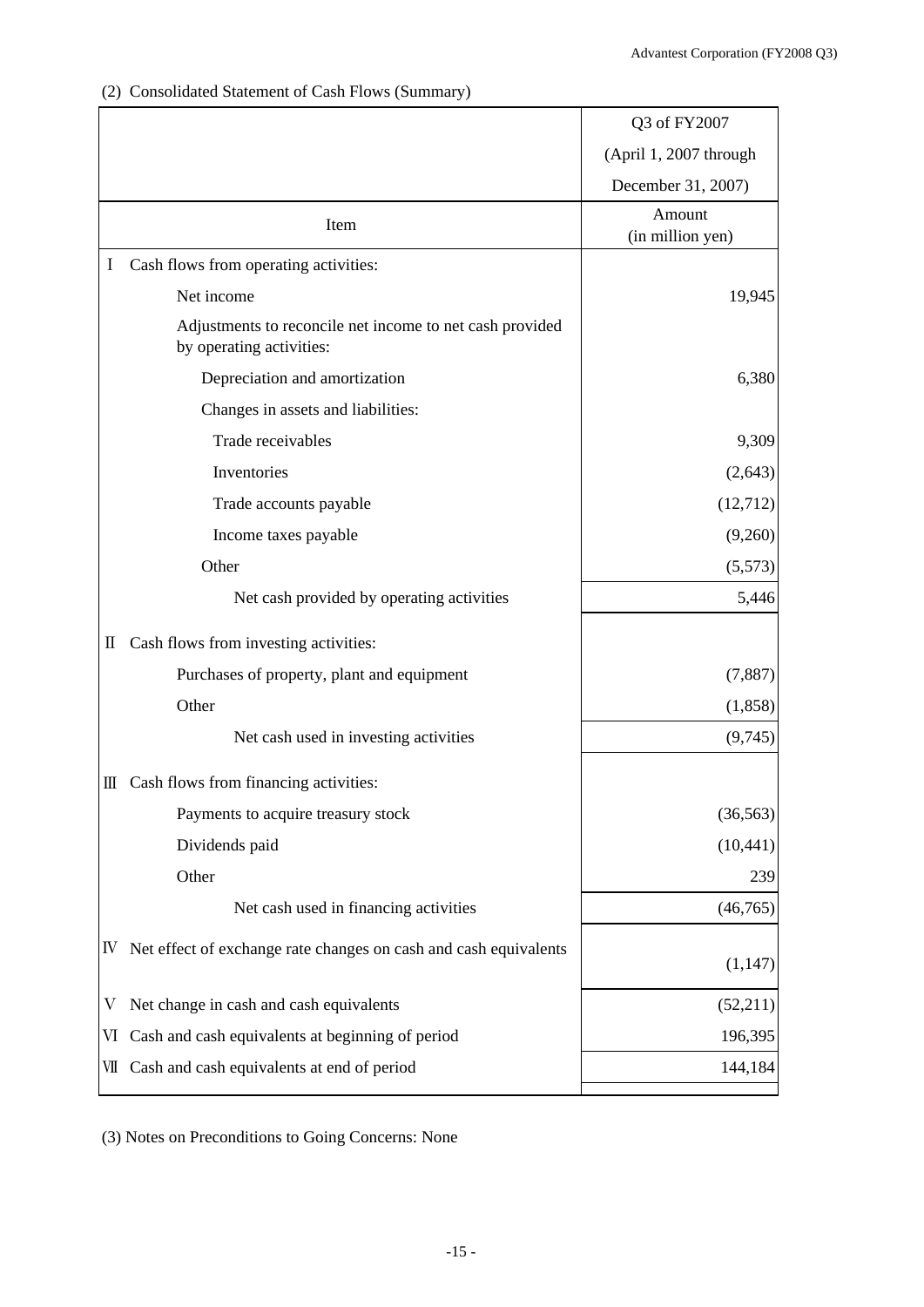### (4) Segment Information to the FY2007 Third Quarter

### 1. Business Segment Information

|                                                                                    | Q3 of FY2007<br>(April 1, 2007 through<br>December 31, 2007) |                    |
|------------------------------------------------------------------------------------|--------------------------------------------------------------|--------------------|
|                                                                                    | Amount (in<br>million yen)                                   | Percentage<br>(% ) |
| Semiconductor and Component Test System                                            |                                                              |                    |
| Net sales to unaffiliated customers                                                | 107,342                                                      | 97.9               |
| Intersegment sales<br><b>Sales</b>                                                 | 2,274<br>109,616                                             | 2.1<br>100.0       |
|                                                                                    |                                                              |                    |
| Operating expenses<br>Operating income before<br>stock option compensation expense | 85,023<br>24,593                                             | 77.6<br>22.4       |
|                                                                                    |                                                              |                    |
| Mechatronics System<br>Net sales to unaffiliated customers                         | 28,249                                                       | 99.2               |
| Intersegment sales                                                                 | 240                                                          | 0.8                |
| Sales                                                                              | 28,489                                                       | 100.0              |
| Operating expenses                                                                 | 25,057                                                       | 88.0               |
| Operating income before<br>stock option compensation expense                       | 3,432                                                        | 12.0               |
| Services, Support and Others                                                       |                                                              |                    |
| Net sales to unaffiliated customers<br>Intersegment sales                          | 14,280                                                       | 100.0              |
| Sales                                                                              | 14,280                                                       | 100.0              |
| Operating expenses                                                                 | 11,572                                                       | 81.0               |
| Operating income before<br>stock option compensation expense                       | 2,708                                                        | 19.0               |
| Elimination and Corporate                                                          |                                                              |                    |
| Net sales to unaffiliated customers<br>Intersegment sales                          | (2,514)                                                      | 100.0              |
| <b>Sales</b>                                                                       | (2,514)                                                      | 100.0              |
| Operating expenses                                                                 | 2,054                                                        |                    |
| Operating income (loss) before<br>stock option compensation expense                | (4, 568)                                                     |                    |
| Consolidated                                                                       |                                                              |                    |
| Net sales to unaffiliated customers<br>Intersegment sales                          | 149,871                                                      | 100.0              |
| Net sales                                                                          | 149,871                                                      | 100.0              |
| Operating expenses                                                                 | 123,706                                                      | 82.5               |
| Operating income before<br>stock option compensation expense                       | 26,165                                                       | 17.5               |
| Adjustment:<br>Stock based compensation expense                                    | 576                                                          | 0.4                |
| Operating income                                                                   | 25,589                                                       | 17.1               |

(Notes)

1. Adjustments to operating income (loss) in Corporate principally represent corporate general and administrative expenses and research and development expenses related to fundamental research activities that are not allocated to operating segments. 2. Advantest uses the operating income (loss) before stock option compensation expense for management's analysis of business segment results.